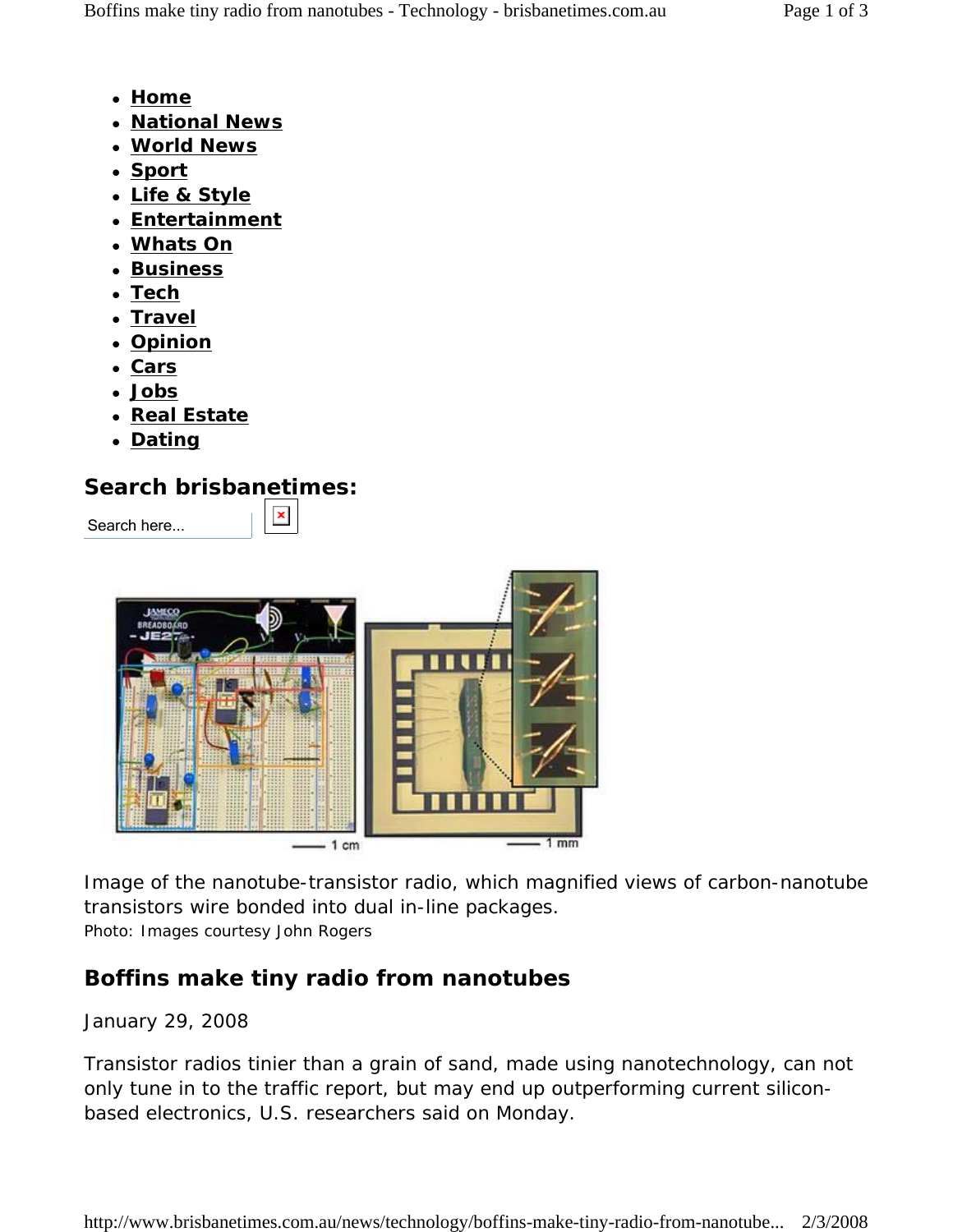The researchers made the microscopic radios out of carbon nanotubes - tiny strands of carbon atoms - and say in theory they could lead to faster devices.

They overcame a series of obstacles that have defeated efforts to make nanoradios, including getting amplification, by making their devices on quartz wafers.

"Our goal is not to make tiny radios per se, but really to develop nanotubes as a higher-performing semiconductor," said John Rogers, a professor of materials science and engineering at the University of Illinois.

He said the devices are meant to showcase a new way of making carbon nanotubes in perfectly aligned rows, much like strands of silky hair that have been combed flat.

These strands are a hundred thousand times smaller than the width of a human hair, forming a thin layer of semiconductor material that can be used in electronics devices and circuits.

"The radio is really a step along the path to building new platforms for electronics technology," said Rogers, whose study appears in the Proceedings of the National Academy of Sciences.

"We're interested in nanotubes not because they are small but because smallness imparts some electronic properties that are very appealing," he said.

"You could make a faster device."

He said a key to the work is to gain control over what shapes the tubes take and how they are configured. The researchers make the tubes by combining carbon and heat and a catalyst on a special wafer material that makes the tubes line up in an orderly way.

"There are millions of them all in these perfectly aligned arrays," Rogers said.

After they have made the arrays of tubes, he said the rest of the process is very similar to making electronics using conventional silicon chips.

The researchers teamed up with radio frequency electronics engineers at Northrop Grumman Corp Electronics Systems in Linthicum, Maryland, to build and test the radios.

They consist of two radio frequency amplifiers, a radio frequency mixer and an audio amplifier, all made from the carbon nanotube materials. Regular-sized headphones plug directly into an an output transistor made from the nanotube material. And they used a regular-sized antenna.